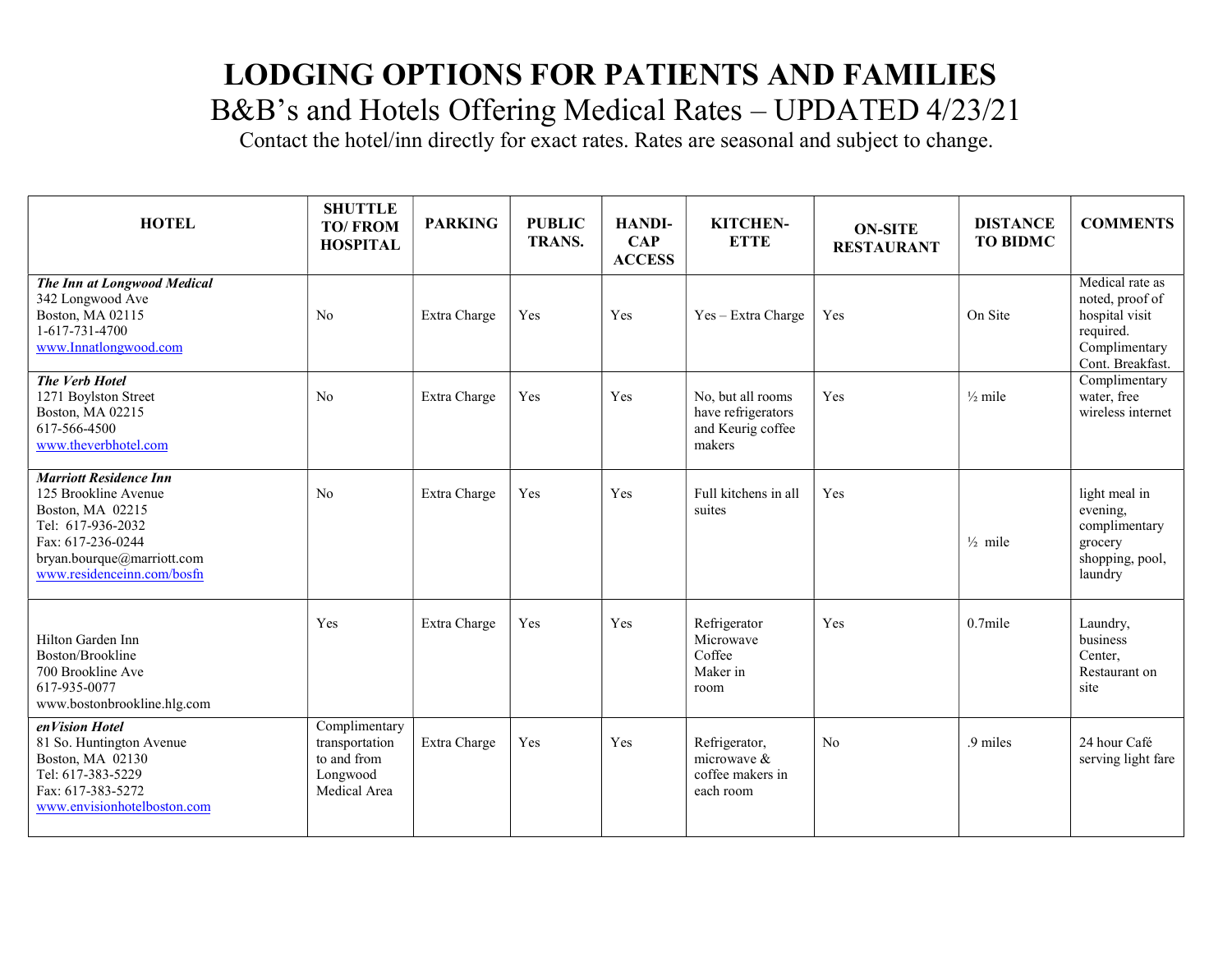Contact the hotel/inn directly for exact rates. Rates are seasonal and subject to change.

| <b>HOTEL</b>                                                                                                                                                      | <b>SHUTTLE</b><br><b>TO/FROM</b><br><b>HOSPITAL</b> | <b>PARKING</b>  | <b>PUBLIC</b><br><b>TRANS.</b>     | <b>HANDIC</b><br>AP<br><b>ACCESS</b> | KITCHEN-<br><b>ETTE</b>                                          | <b>ON-SITE</b><br><b>RESTAURANT</b> | <b>DISTANCE</b><br><b>TO BIDMC</b> | <b>COMMENTS</b>                                                                                          |
|-------------------------------------------------------------------------------------------------------------------------------------------------------------------|-----------------------------------------------------|-----------------|------------------------------------|--------------------------------------|------------------------------------------------------------------|-------------------------------------|------------------------------------|----------------------------------------------------------------------------------------------------------|
| <b>Courtyard Marriott</b><br>40 Webster Street<br>Brookline, MA 02446<br>617-734-1393<br>www.brooklinecourtyard.com                                               | Yes                                                 | Extra<br>Charge | Yes                                | Yes                                  | N <sub>o</sub>                                                   | Yes                                 | $1.1$ mile                         |                                                                                                          |
| <b>Marriott Courtyard - Cambridge</b><br>777 Memorial Drive<br>Cambridge, MA 02139<br>$(866)$ 323-4159<br>$(617)$ 492-7777<br>www.cambridgecourtyard.com          | N <sub>o</sub>                                      | Extra Charge    | Yes                                | Yes                                  | Available with<br>upgrade, must ask<br>at time of<br>appointment | No                                  | 1.7 miles                          |                                                                                                          |
| <b>Hyatt Regency</b><br>575 Memorial Dr.<br>Cambridge, Ma 02139<br>$(617) - 492 - 1234$<br>http://www.cambridge.regency.hyatt.com<br>johanna.stegerwald@hyatt.com | Yes                                                 | Extra Charge    | Yes                                | Yes                                  | No                                                               | Yes                                 | 1.8 miles                          | Pure Rooms,<br>free Internet                                                                             |
| <b>Homewood Suites By Hilton</b><br>111 Boylston St.<br>Brookline, Ma.<br>$(617)$ 232-1487<br>www.bostonbrookline.homesuites.com                                  | Yes                                                 | Extra Charge    | Yes                                | Yes                                  | Yes                                                              | Yes                                 | 1.9 miles                          | <b>Breakfast</b><br>included in rate<br>Internet included                                                |
| <b>Residence Inn by Marriott</b><br><b>Boston Harbor on Tudor Whaf</b><br>34-44 Charles River Ave<br><b>Boston, MA 02129</b><br>617-242-9000                      | Partners<br>Shuttle                                 | Extra<br>Charge | Yes                                | Yes                                  | Yes                                                              | Yes                                 | Yes                                | Complimentary<br>Daily hot<br>breakfast                                                                  |
| <b>The Lenox</b><br>61 Exeter Street<br>Boston, MA 02116<br>www.lenoxhotel.com                                                                                    | No                                                  | Extra Charge    | Car Service<br>for Hotel<br>Guests | Yes                                  | N <sub>o</sub>                                                   | Yes                                 | 2 miles                            | Pure Rooms<br>High Speed<br>Wireless Internet<br>refrigerator in<br>every room<br>(check out<br>website) |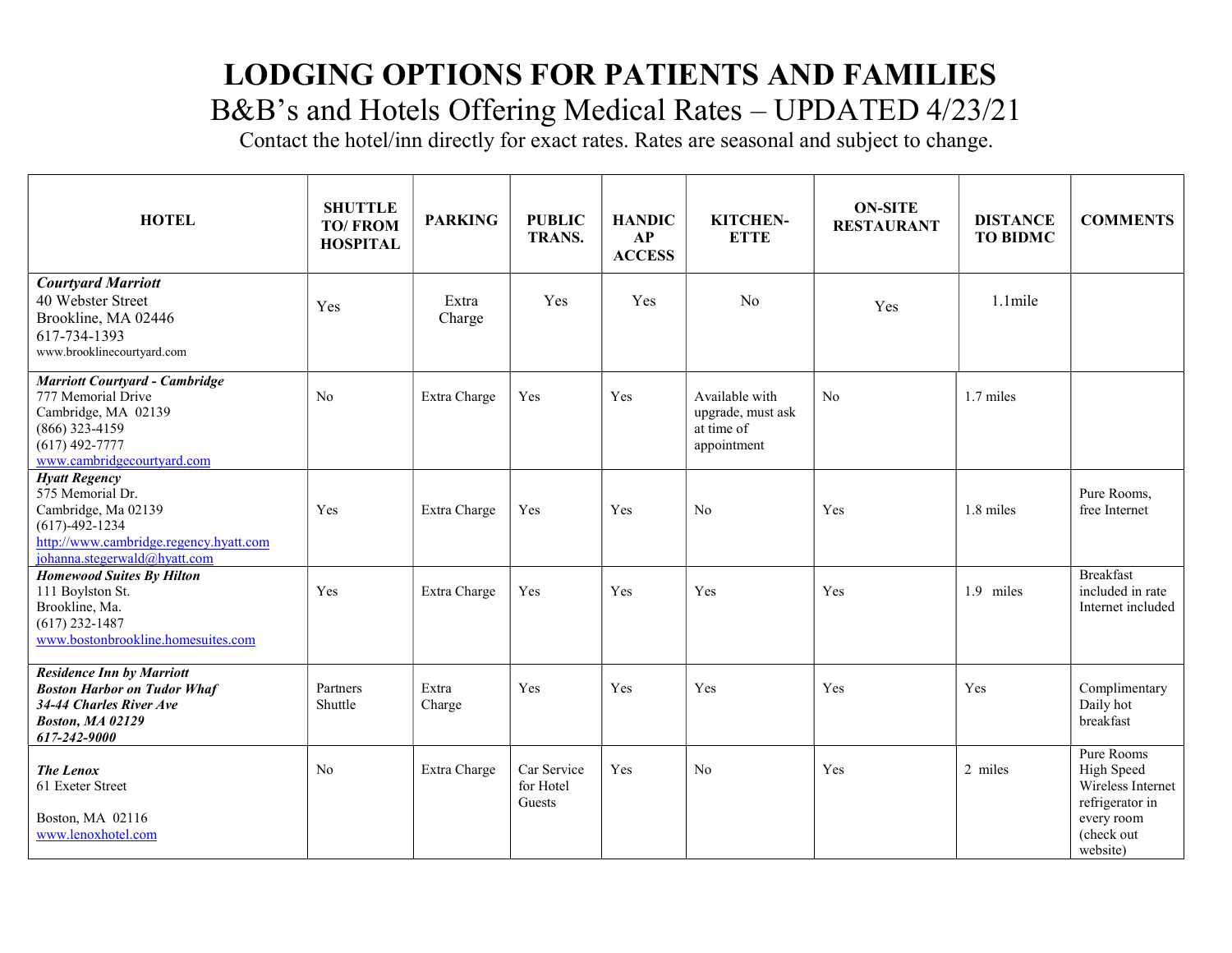Contact the hotel/inn directly for exact rates. Rates are seasonal and subject to change.

| Hampton Inn - Crosstown Center<br>811 Mass Ave.<br>Boston MA 02118<br>617-445-6400<br>www.bostonhamptoninn.com                                                      | Yes            | Extra Charge | Yes | Yes | No  | Yes                                                          | 2.3 miles | Hot Buffet<br>Breakfast Wifi<br>Microwave<br>Refrigerator                  |
|---------------------------------------------------------------------------------------------------------------------------------------------------------------------|----------------|--------------|-----|-----|-----|--------------------------------------------------------------|-----------|----------------------------------------------------------------------------|
| <b>Marriott Residence Inn- Cambridge</b><br>120 Broadway<br>6 Cambridge Center<br>Cambridge, MA 02142<br>$(617) - 349 - 0700$<br>http://www.marriott.com/residence- | No             | Extra Charge | Yes | Yes | Yes | breakfast every<br>Yes<br>morning, light dinner<br>Mon-Thurs | 3 miles   | Medical rates<br>available based<br>on length of stay                      |
| <b>Marriott Residence Inn-Boston Harbor on</b><br><b>Tudor Wharf</b><br>34-44 Charles River Avenue<br>Boston, MA 02129<br>617-933-5314<br>www.marriott.com/bostw    | Yes            | Extra Charge | Yes | Yes | Yes | Yes                                                          | 4.6 miles | Full breakfast<br>included. Proof<br>of hospital<br>stay/visit<br>required |
| The Fairfield Inn - Dedham<br>235 Elm Street<br>Dedham, MA 02026<br>$(781)$ 326-6700<br>$(781)$ 326-9264<br>www.bostonbw.com                                        | N <sub>o</sub> | Free         | Yes | Yes | Yes | Yes                                                          | 10 miles  | <b>Breakfast</b><br>Included                                               |

Contact the Social Work Department to speak with our Lodging Program Coordinator if you have questions 617 667 3421.

HOSPITALITY PROGRAM: HOST FAMILIES IN THE BOSTON AREA OFFERING FREE OR LOW COST ACCOMMODATIONS IN THEIR HOMES. FOR INFORMATION CONTACT HOSPITALITY HOMED AT (888) 594-4678 OR BETH ISRAEL DEACONESS MEDICAL CENTER 617-667-3421